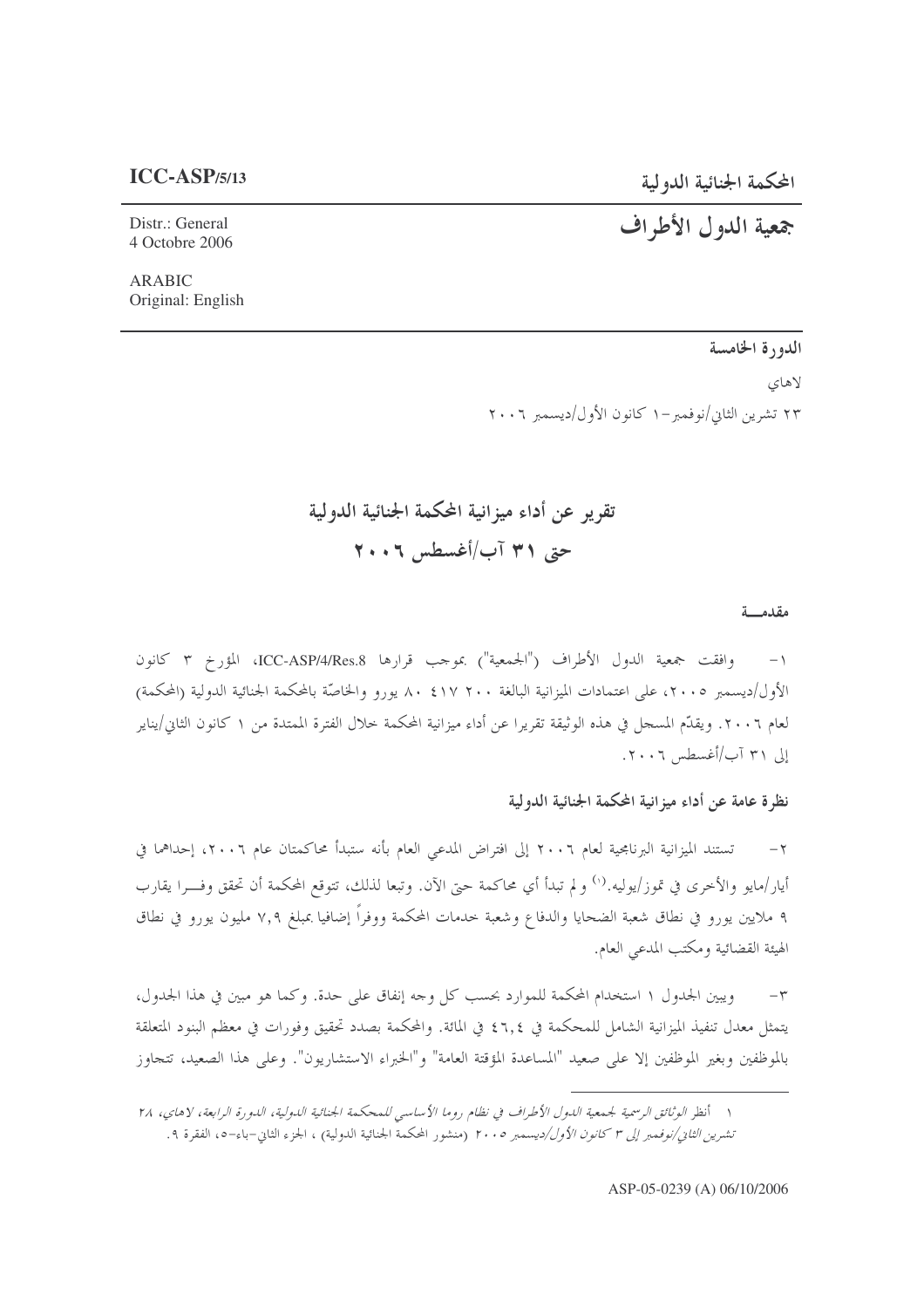المحكمة الاعتماد المخصص ويرجع هذا التجاوز، في جانب منه، إلا أن ٢٩٫٣ في المائة من كافة الوظائف التي ووفق عليها شاغرة في الظرف الراهن. ونتيجة لذلك، تواصل المحكمة الاعتماد على الدعم الذي يقدمه ١٣٧ موظفا متعاقدا على أساس "المساعدة المؤقتة العامة" وأيضا "الخبراء الاستشاريون" وذلك للتعويض عن النقص في موارد المحكمة من الموظفين. وترد في الجدولين ١(أ) و١(ب) من المرفق تفاصيل إضافية مبوَّبة بحسب الميزانية الأساسية والميزانية المتصلة بالحالات.

#### الجدول ١

أداء الميزانية في ٢٠٠٦: استخدام الموارد حسب بند الانفاق (بآلاف اليورو)

|                                               |                                                        |                                                   | الرصيد غير المربوط                         | ٪ لمعدل التنفيذ حتى                                                              |
|-----------------------------------------------|--------------------------------------------------------|---------------------------------------------------|--------------------------------------------|----------------------------------------------------------------------------------|
| بند الإنفاق                                   | الميزانية المعتمدة                                     | النفقات حتى ٣١                                    | حتی ۳۱ آب/                                 | ۳۱ آب/أغسطس                                                                      |
|                                               | لعام ٢٠٠٦                                              | آب/أغسطس ٢٠٠٦                                     | أغسطس ٢٠٠٦                                 | $\mathbf{Y} \cdot \cdot \mathbf{Y}$                                              |
|                                               | $\lceil \sqrt{2} \rceil$                               | $\lceil \tau \rceil$                              | $[\uparrow] = [\uparrow] - [\uparrow]$     | $\left[\frac{1}{2}\right] = \left[\frac{1}{2}\right] / \left[\frac{1}{2}\right]$ |
| القضاة                                        | $\uparrow \vee \wedge \circ \wedge \uparrow$           | 1.95Y, Y                                          | $\lambda$ $\lambda$ ۳ $\gamma$ , $\lambda$ | $\circ \wedge, \circ$                                                            |
| المحموع الفرعي للقضاة                         | $r$ $V \wedge \circ$ , $r$                             | 1.95Y, Y                                          | $1.1$ $\mu$ $V, 7$                         | $\circ$ ), $\circ$                                                               |
| التكاليف الخاصة بالموظفين                     | $27 \wedge 20, \wedge$                                 | 19111,7                                           | $\gamma \gamma$ $\gamma$ $\gamma$ $\gamma$ | $\epsilon$ $\epsilon$ , $\lambda$                                                |
| المساعدة المؤقتةالعامة                        | $0 \rightarrow 7, 7$                                   | 271,7                                             | $2\lambda$ o, $\lambda$                    | $9 \cdot 90$                                                                     |
| المساعدة المؤقتة للاجتماعات                   | $Y \n\leq \Lambda \setminus \Lambda$                   | $\tau$ 92, $\wedge$                               | $Y \cdot \Lambda V$ , .                    | 10,9                                                                             |
| العمل الإضافي                                 | $\uparrow \wedge \wedge, \uparrow$                     | $\vee \circ, \cdot$                               | 177,7                                      | $\circ$ 7, $\circ$                                                               |
| الخبراء الاستشاريون                           | $\gamma \circ \epsilon$ , 9                            | $\mathbf{r} \cdot \mathbf{0}, \mathbf{t}$         | $\circ \cdot$ , $\circ -$                  | ۱۱۹,۸                                                                            |
| الجموع الفرعي-التكاليف الخاصة بالموظفين       | 01A                                                    | $T\ell$ $7\gamma\lambda, \ell$                    | $rrrr, \xi$                                | $\mathcal{E}\Lambda, \mathcal{E}$                                                |
| السفر                                         | $E \cdot \tau \tau, \Lambda$                           | $\lambda$ $\epsilon$ $\lambda$ $\lambda$ , $\tau$ | $Y$ oro, $Y$                               | $\mathsf{r}\mathsf{v},\cdot$                                                     |
| الضيافة                                       | $\xi \wedge$ , $\cdot$                                 | $\wedge \wedge, \vee$                             | Y9, V                                      | $\mathsf{r}_{\wedge},\mathsf{r}$                                                 |
| الخدمات التعاقدية بما فيها التدريب            | $\Lambda$ $\tau$ or, $\gamma$                          | $Y Y \cdot \lambda, 7$                            | $0 \leq 0,1$                               | $\mathsf{r}\wedge,\mathsf{s}$                                                    |
| مصروفات التشغيل العامة                        | $\langle \cdot \cdot \cdot \circ \wedge, \tau \rangle$ | 551,0                                             | $\circ$ $\wedge$ $\wedge$ $\sim$ $\circ$   | 55,5                                                                             |
| اللوازم والمواد                               | Y Y Y, T                                               | $\circ \circ \wedge, \forall$                     | $Y \setminus \xi$ , $\cdot$                | 57,9                                                                             |
| الأثاث والمعدّات                              | $\wedge \wedge \vee \circ \wedge \cdot$                | $\setminus$ $\setminus$ $\xi$ $\top$ , $\vee$     | $YY\wedge, Y$                              | ٦١,٢                                                                             |
| الجمموع الفرعي-التكاليف غير المتصلة بالموظفين | $\Gamma$ o $7F$ ), $\Gamma$                            | 1.771,9                                           | 12979, r                                   | 51,7                                                                             |
| المجمه ع− المحکمة                             | $\Lambda$ . $\leq$ 1 V. T                              | <b>TV TAA.</b>                                    | $54$ 129.7                                 | 27.5                                                                             |

ويبين الجدول ٢ أدناه أداء الميزانية بحسب البرنامج الرئيسي. ويُلاحظ أن معدّلات تنفيذ الهيئة القضائية ومكتب  $-\xi$ المدعى العام وقلم التسجيل متشاهة إلى حدّ بعيد وجميعها تفوق بشكل طفيف المعدّل الشامل المتمثل في ٦,٦ ٤ في المائة. ومعدّل التنفيذ المنخفض الراهن على صعيد البرنامج الرئيسي الرابع، أمانة جمعية الدول الأطراف، سيتحسّن أثناء الأشهر القليلة المقبلة بالنظر إلى الإحتماعات المهمة التي ستلتئم في النصف الثاني من السنة. وعلى صعيد البرنامج الرئيسي الخامس، الاستثمار في مباني المحكمة، لا تكاد تكون هناك أية نفقات تُكبّدت في عام ٢٠٠٦ إذ أن القرار المتعلق بالمباني المؤقتة والمباني الدائمة لم يُتّخذ حيّ الآن.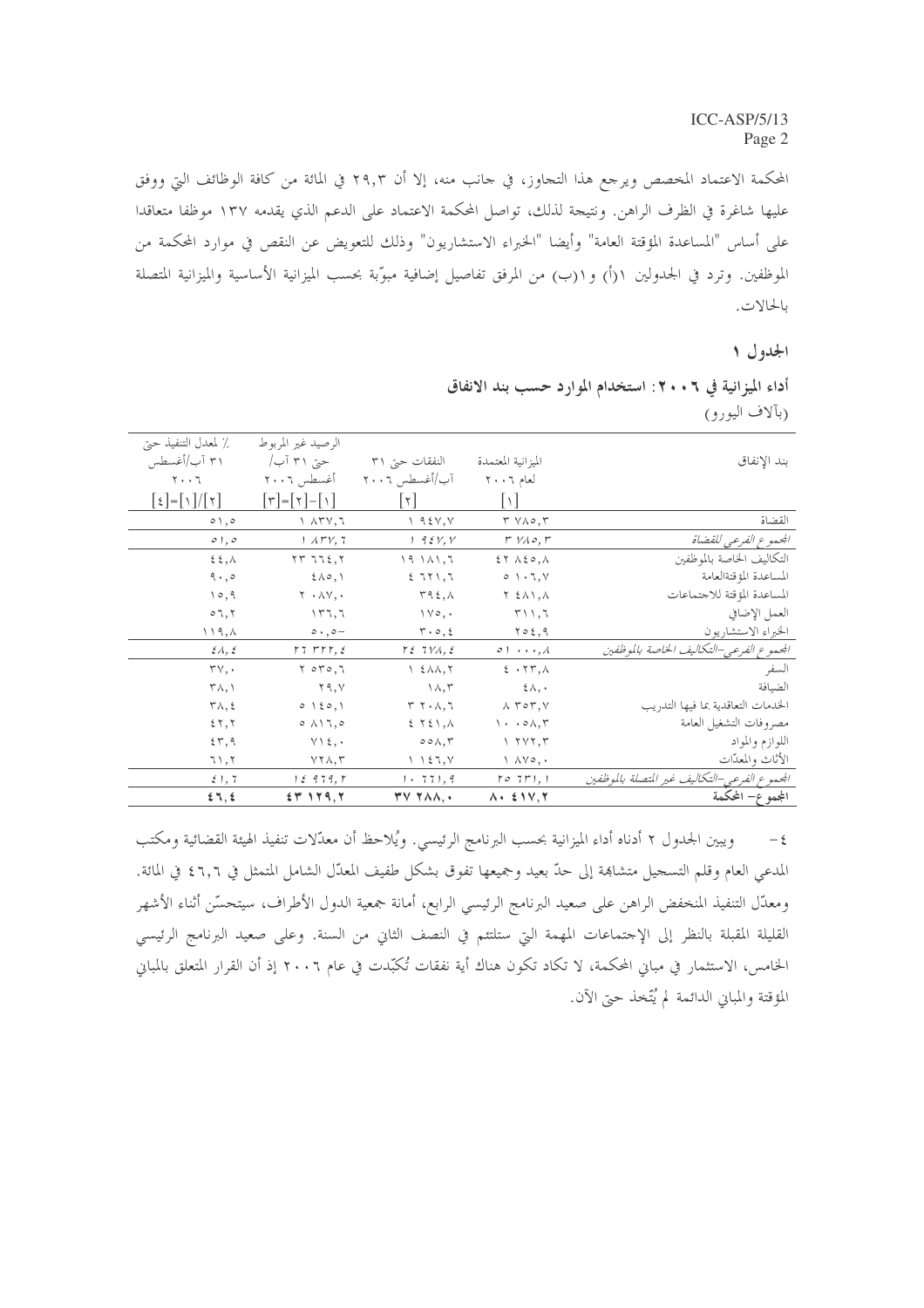الجدول ٢

أداء الميزانية في ٢٠٠٦: ملخص الأداء حسب كل برنامج رئيسي (بألاف اليورو)

| ٪ لمعدّل التنفيذ حتى                                                     | الرصيد غير المربوط         |                                                |                                            |                            |
|--------------------------------------------------------------------------|----------------------------|------------------------------------------------|--------------------------------------------|----------------------------|
| ۳۱ آب/أغسطس                                                              | حتی ۳۱ آب/                 | النفقات حتى ٣١                                 | الميزانية المعتمدة                         | البرنامج الرئيسي           |
| ۲۰۰٦                                                                     | أغسطس ٢٠٠٦                 | آب/أغسطس ٢٠٠٦                                  | لعام ٢٠٠٦                                  |                            |
| $\lbrack \xi \rbrack = \lbrack \setminus \rbrack / \lbrack \tau \rbrack$ | $[\tau] = [\tau] - [\tau]$ | l۲                                             | $\cup$                                     |                            |
| 57,7                                                                     | 5.149.9                    | T T11.7                                        | Y Y 0 1.5                                  | البرنامج الرئيسي الأول     |
|                                                                          |                            |                                                |                                            | الهبئة القضائبة            |
| 2Y,7                                                                     | 11.15,9                    | $9$ $\lambda$ $7$ $\zeta$ , $5$                | $Y \cdot \Lambda V$ $T, T$                 | البرنامج الرئيسي الثاني    |
|                                                                          |                            |                                                |                                            | مكتب المدعى العام          |
| $E(Y, \Lambda)$                                                          | $Y \xi$ $Y \setminus V, Y$ | $YY Y 91, \cdot$                               | 57.7.47                                    | البرنامج الرئيسي الثالث    |
|                                                                          |                            |                                                |                                            | قلم المحكمة                |
| $\tau$ {, $\vee$                                                         | $Y$ $777,$ .               | $\lambda$ $\epsilon$ $\lambda$ $\tau$ , $\tau$ | $2 \cdot \sqrt{0}$ , $7$                   | البرنامج الرئيسي الرابع    |
|                                                                          |                            |                                                |                                            | أمانة جمعية الدول الأطراف  |
| ۹,۹                                                                      | 997,1                      | $\mathcal{N} \cdot \mathcal{A}, \mathcal{N}$   | $\wedge \wedge \cdot \circ \wedge$         | البرنامج الرئيسي الخامس    |
|                                                                          |                            |                                                |                                            | الاستثمار في مباني المحكمة |
| 57, 5                                                                    | $25$ 129.7                 | $\mathbf{r} \vee \mathbf{r} \wedge \mathbf{r}$ | $\lambda$ , $\epsilon$ $\gamma$ , $\gamma$ | المجموع الخاص بالمحكمة     |

أنشأت المحكمة ما مجموعة خمسة مكاتب ميدانية — في تشاد (نجامينا وأبيشي) وفي جمهورية الكونغو الديمقراطية (كنشاسا وبونيا) وفي أوغندا (كمبالا). وأنفقت المحكمة، أثناء الأشهر الثمانية الأولى من عام ٢٠٠٦، ما مبلغه ١٣٫٢ مليون يورو على مختلف الحالات (٧,١ مليون يورو في نطاق مكتب المدعى العام، ٦,٠ مليون يورو في نطاق قلم التسجيل والمبلغ المتبقى وهو ٠,٠٨ مليون يورو في نطاق الهيئة القضائية). والشطر الكبير من هذا الإنفاق (٨٠ في المائة) يتعلق بـــ"التكاليف المتصلة بالموظفين"، "والمساعدة المؤقتة العامة" و"السفر". ولأسباب لها علاقة بالسرية التي تكتنف التحقيقات والإجراءات لن تقدَّم تفاصيل إضافية عن النفقات في مختلف الحالات.

ويورد الشكلان ١ و٢ أدناه مقارنة بين الميزانية الأساسية والإنفاق والميزانية المتصلة بالحالات والإنفاق بحسب  $-7$ البرنامج الرئيسي. وقد عرفت ميزانية عام ٢٠٠٦ التكاليف الأساسية بألها التكاليف اللازمة لإنشاء ودعم المحكمة الجنائية الدولية بوصفها منظمة لها طاقة أساسية على استعداد للتصدي للحالات قبل فتح تحقيق. وتشمل الميزانية الأساسية الموارد الخاصة بالقضاة والمسؤولين المنتخبين وموظفي الدعم التابعين لهم والخدمات الأساسية لأداء المهام الإدارية الجوهرية للمحكمة وصيانة مبانيها والطاقة اللازمة لأداء التحليل الأولى ومهام التحقيق والإدعاء والمهام القضائية قبل أن يُفتح التحقيق. وتشمل الميزانية المتصلة بالحالات التكاليف التي ترتبُّها أنشطة حين يُتخذ قرار بفتح تحقيق في حالة معينة من الحالات (إما من حانب المدعى العام بمقتضى المادة ٥٣ من نظام روما الأساسي أو من قبل الدائرة التمهيدية بمقتضى المادة ١٥ من نفس هذا النظام). وكما يبين الجدول أدناه، فإن ٦٤٫٥ في المائة من مجموع نفقات المحكمة البالغ ٣٧,٣ مليون يورو حجّ ٣١ آب/أغسطس يرتبط بالأنشطة الأساسية و ٣٥,٥ في المائة يرتبط بالأنشطة المتصلة بالحالات.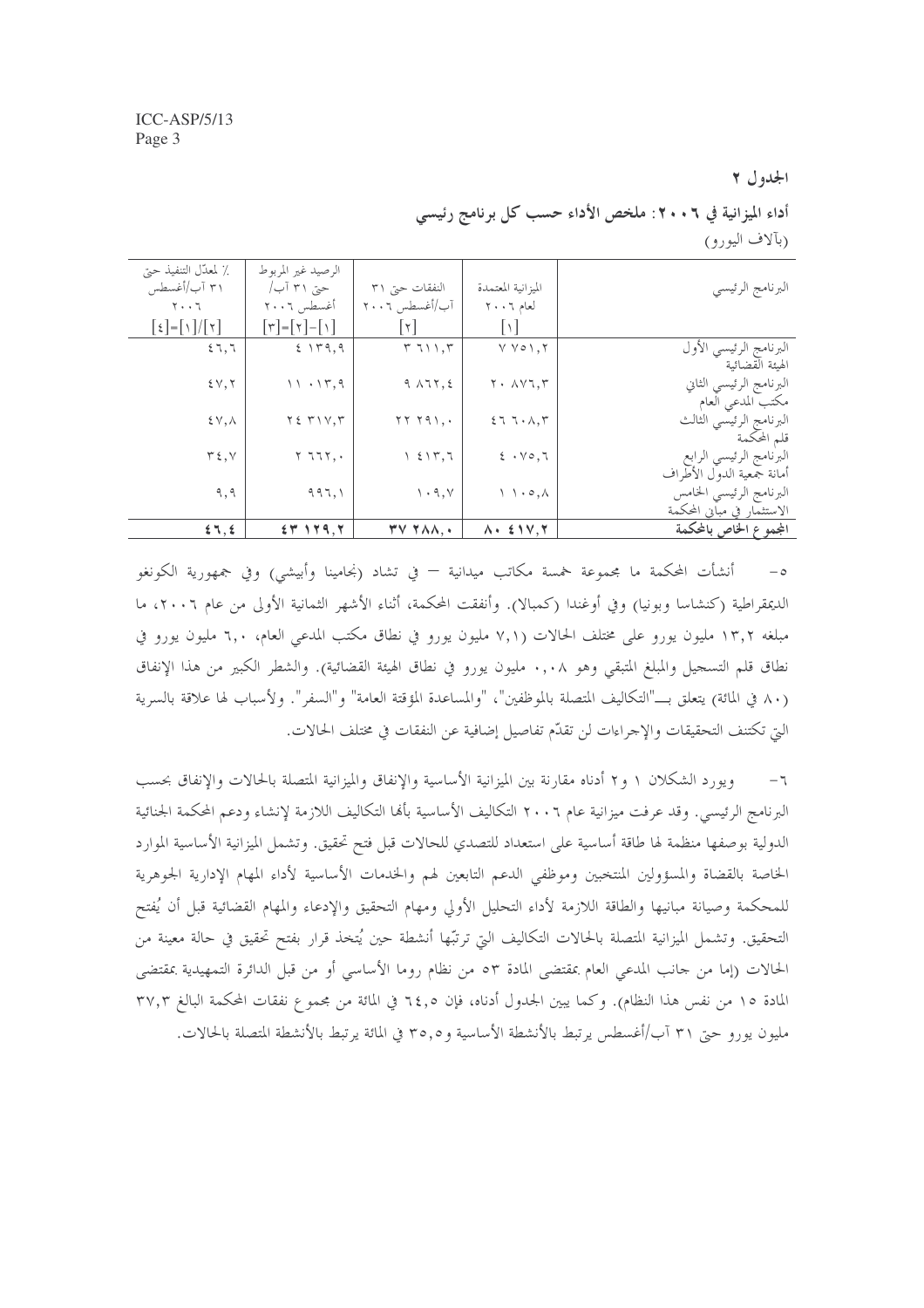$ICC-ASP/5/13$ Page 4



الشكل ١– مقارنة بين الميزانية الأساسية والنفقات، بحسب البرنامج الرئيسي (بآلاف اليورو)

ملاحظة: الأول = البرنامج الرئيسي الأول، الهيئة القضائية؛ الثاني = البرنامج الرئيسي الثاني، مكتب المدعي العام؛ الثالث = البرنامج الرئيسي الثالث، قلم المحكمة؛ الرابع = البرنامج الرئيسي الرابع، أمانة جمعية الدول الأطراف؛ الحامس = البرنامج الرئيسي الحامس، الاستثمار في مباني المحكمة



الشكل ٢– مقارنة بين الميزانية المتصلة بالحالات والنفقات بحسب البرنامج الرئيسي

(بآلاف اليورو)

ملاحظة: الأول = البرنامج الرئيسي الأول، الهيئة القضائية؛ الثاني = البرنامج الرئيسي الثاني، مكتب المدعي العام؛ الثالث = البرنامج الرئيسي الثالث، قلم المحكمة؛ الرابع = البرنامج الرئيسي الرابع، أمانة جمعية الدول الأطراف؛ الحامس = البّرنامج الرئيسي الحامسّ الاستثمار في مباني المحكمة

ويتضمن الجدولان ٢ (أ) و٢(ب) من المرفق تفاصيل إضافية عن الميزانية الأساسية والميزانية المتصلة بالحالات  $-\gamma$ بحسب البرنامج الرئيسي.

وطلبت لجنة الميزانية والمالية، في تقريرها عن أعمال دورها السادسة، أن يتضمن التقرير المتعلق بأداء الميزانية في  $-\lambda$ المستقبل بيانات عن شغل الوظائف<sup>( )</sup> .وتبعا لذلك، يرد أدناه حدولان إثنان يبينان أن ٤٤١ وظيفة مشغولة الآن من

أنظر ICC-ASP/5/1، الفقرة ٢٤.  $(1)$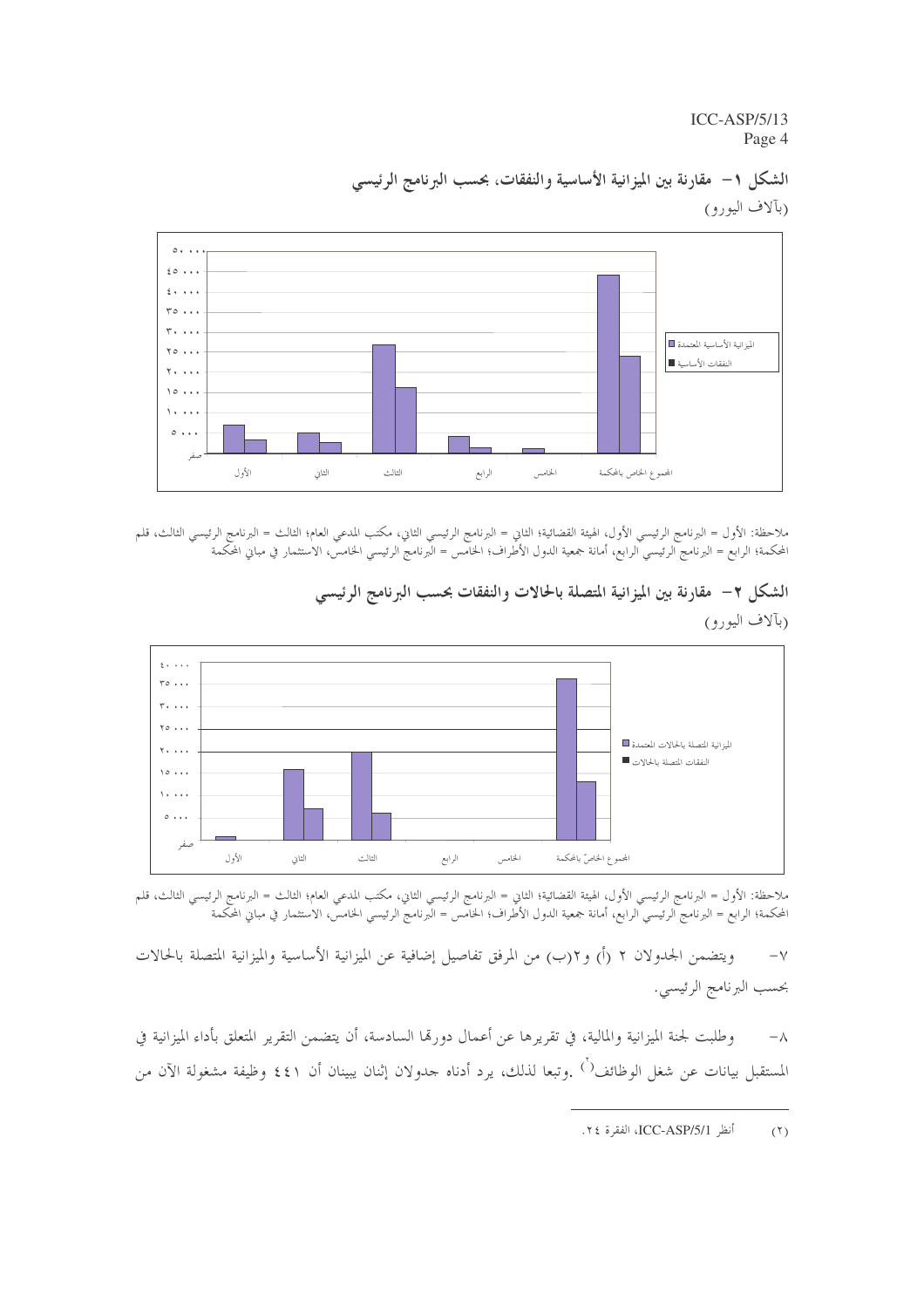أصل ٢٤٤ وظيفة تمت الموافقة عليها وذلك حتى ٣١ آب/أغسطس ٢٠٠٦. والوظائف الباقية شاغرة حاليا تتمثل في ١٨٣ وظيفة (٩٧ وظيفة من الفئة الفنية و٨٦ وظيفة من فئة الخدمات العامة). وتم الإعلان عن ٣٥ وظيفة من هذه الوظائف الشاغرة الــ ١٨٣.

## الجدول ٣

| الملاك من الموظفين لعام ٢٠٠٦: الوظائف المعتمدة مقابل الوظائف المشغولة حسب البرنامج الرئيسي |  |  |  |
|--------------------------------------------------------------------------------------------|--|--|--|
|--------------------------------------------------------------------------------------------|--|--|--|

| الوظائف الشاغرة التي |                | الوظائف الشاغرة    |                                  | الوظائف المشغولة      |                     |                            |
|----------------------|----------------|--------------------|----------------------------------|-----------------------|---------------------|----------------------------|
| لم يعلن عنها حتى ٣١  |                | المعلن عنها حتى ٣١ |                                  | حتی ۳۱                | الوظائف المعتمدة    |                            |
| آب/أغسطس ٢٠٠٦        |                | آب/أغسطس ٢٠٠٦      | % لمعدل التنفيذ                  | آب/أغسطس ٢٠٠٦         | لعام ٦٠٠٦           | البرنامج الرئيسي           |
| ەب                   | ة أ            | $\zeta$            | $[\tau]$ - $[\wedge] / [\gamma]$ |                       |                     |                            |
| $1 +$                | 1 <sub>r</sub> | صفير               | VT, V                            | $r\,r$                | $\mathcal{E}$       | البرنامج الرئيسي الأول     |
|                      |                |                    |                                  |                       |                     | الهيئة القضائية            |
| ٤٤                   | $\epsilon$     | $\uparrow$ )       | 77, r                            | 1 T A                 | 19r                 | البرنامج الرئيسي الثاني    |
|                      |                |                    |                                  |                       |                     | مكتب المدعي العام          |
| 79                   | 9 <sub>1</sub> | , r                | $VT, \xi$                        | ۲۷٥                   | $r_{\mathcal{A}}$ . | البرنامج الرئيسي الثالث    |
|                      |                |                    |                                  |                       |                     | قلم المحكمة                |
| حبفه                 | صفر            |                    | $\Lambda$ o, V                   |                       | $\mathcal V$        | البرنامج الرئيس الرابع     |
|                      |                |                    |                                  |                       |                     | أمانة جمعية الدول          |
|                      |                |                    |                                  |                       |                     | الأطراف                    |
| صفر                  | صفر            | صف                 | صفہ                              | صفر                   | صفر                 | البرنامج الرئيسي الخامس    |
|                      |                |                    |                                  |                       |                     | الاستثمار في مباني المحكمة |
| $1 + r$              | 151            | ەس                 | $V \cdot V$                      | $\epsilon \epsilon$ ) | 792                 | المجموع الخاص بالمحكمة     |

ملاحظة: تنطوي الخانة [٥أ] على ٢٥ وظيفة شاغرة جمدقما المحكمة في عام ٢٠٠٦ وتقترح أن تُلغى في عام ٢٠٠٧ (وظيفتان في البرنامج الرئيسي<br>الأول، و٢٣ وظيفة في البرنامج الرئيسي الثالث، قلم المحكمة). وتشير الخانة [٥ب] إلى وظائف شاغ

#### الجدول ٤

### الملاك من الموظفين لعام ٢ • ٢٠ : الوظائف المعتمدة مقابل الوظائف المشغولة، حسب فئة الوظيفة (موظفو الفئة الفنية وفئة الخدمات العامة)

| الوظائف<br>الوظائف الشاغرة                                     | % لمعدل التنفيذ                               | الوظائــــف           | الوظائف                       | فئة الوظيفة |                                             |
|----------------------------------------------------------------|-----------------------------------------------|-----------------------|-------------------------------|-------------|---------------------------------------------|
| التي لم يعلن عنها<br>الشاغرة المعلن                            |                                               | المشغولة حبتى         | المعتمدة لعام                 |             |                                             |
| عنها حتى ٣١<br>حتی ۳۱                                          |                                               | ۳۱ آب/                | $\mathbf{y} \cdot \mathbf{y}$ |             | البرنامج الرئيسي                            |
| آب/أغسطس<br>آب/أغسطس                                           |                                               | أغسطس٦٠٠٦             |                               |             |                                             |
| $\mathbf{y} \cdot \mathbf{y}$<br>$\mathbf{y} \cdot \mathbf{y}$ |                                               |                       |                               |             |                                             |
| $\lceil \cdot \rceil$<br>$\circ$                               | $= [\uparrow] / [\uparrow]$<br>$\mathfrak{t}$ | $\mathsf{r}$          | $\mathbf{r}$                  |             |                                             |
| صفر                                                            | $V\Lambda$ , 7                                | $\uparrow \uparrow$   | ٢٨                            | ف           | البرنامج الرئيسي الأول الهيئة القضائية      |
| صفر                                                            | 75,0                                          | 1.1                   | 17                            | خر ع        |                                             |
| ۳۲<br>10                                                       | 72,1                                          | $\lambda \xi$         | r                             | ف           | البرنامج الرئيسي الثاني                     |
| 1 <sup>r</sup><br>7                                            | $V$ , .                                       | $\mathcal{E}$         | 7r                            |             | مكتب المدعى العام                           |
| 1 <sup>r</sup><br>ا ۳                                          | $Y$ , $\mathsf{r}$                            | $1 \cdot Y$           | ، ه ۱                         | ف           | البرنامج الرئيسي الثالث                     |
| 71                                                             | $V\mathcal{r}, \cdot$                         | 1 7 A                 | rr.                           |             | قلم المحكمة                                 |
| صفر                                                            | 77, Y                                         | ۲                     | r                             | في          | البرنامج الرئيسي الرابع                     |
| صفه<br>صف                                                      | $1 + \epsilon$ , $\epsilon$                   | ٤                     | ٤                             |             | أمانة جمعي <u>ة الدول الأطراف</u>           |
|                                                                |                                               |                       |                               |             | البرنامج الرئيسي الخامس                     |
| صفر<br>صفہ                                                     | صفر                                           | صفر                   | صفر                           | خر ع        | <u>الاستثمار في مباني المح</u> كمة          |
| 79<br>٢Λ                                                       | $7\lambda, 9$                                 | ۱۱٥                   | ۲۱۲                           | ف           | المجموع الفرعي، م <u>وظف</u> و الفئة الفنية |
| $\mathcal V$<br>Vq                                             | $VT, \xi$                                     | 557                   | $r + r$                       | خ ع         | المحموع الفرعي، موظفو فئة الخدمات           |
|                                                                |                                               |                       |                               |             | العامة                                      |
| 151<br>ەس                                                      | $V \cdot V$                                   | $\epsilon \epsilon$ ) | 755                           |             | المجموع الخاص بالمحكمة، جميع الوظائف        |
|                                                                |                                               |                       |                               |             |                                             |

ملاحظة: ف= الفئة الفنية؛ خ ع= فئة الحدمات العامة؛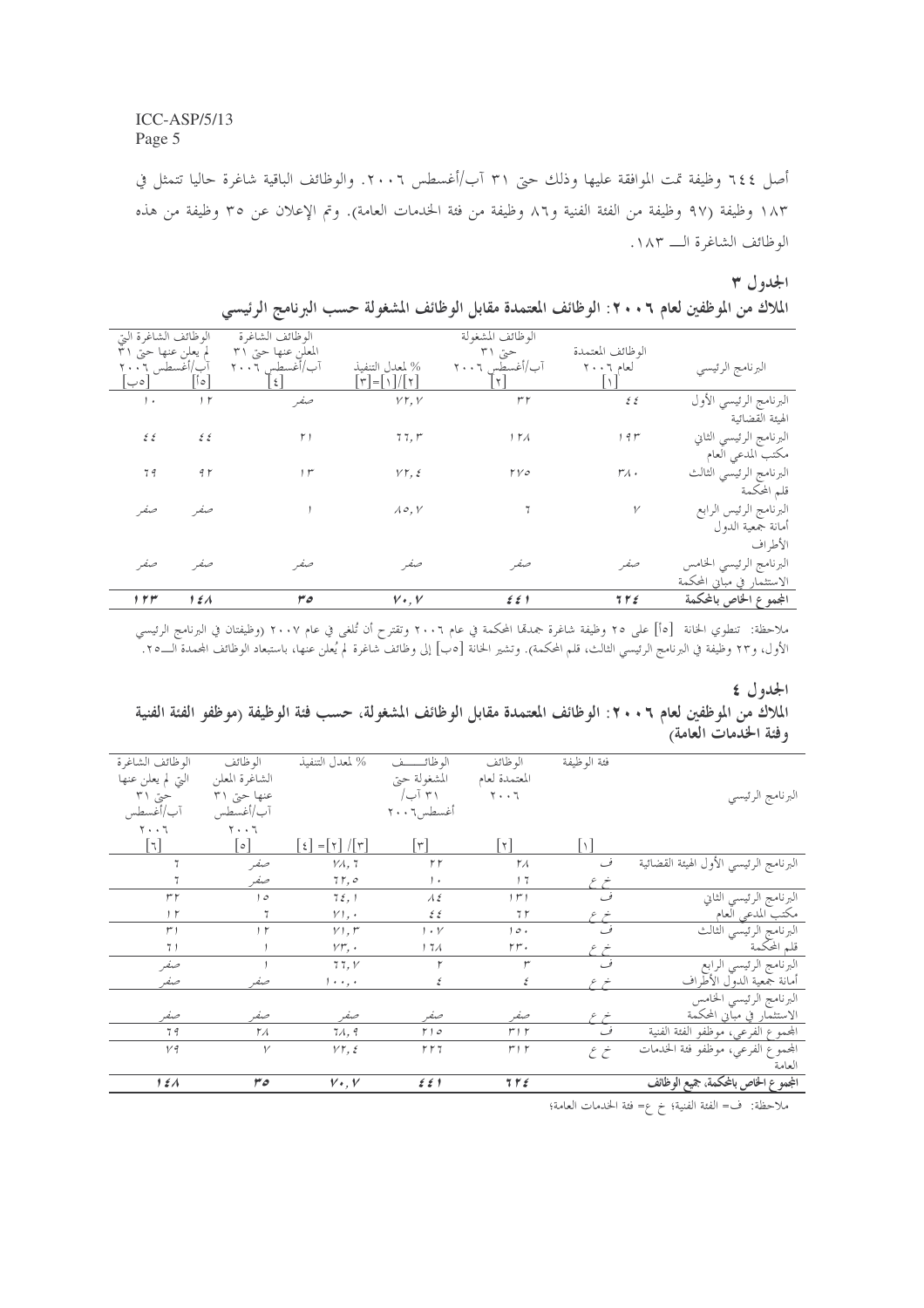وفي الفترة الفاصلة ما بين ١ كانون الثاني/يناير ٢٠٠٦ و٣١ آب/أغسطس ٢٠٠٦ قامت المحكمة بتعيين ٩١  $-\mathfrak{q}$ موظفًا لشغل وظائف تمت الموافقة عليها (٣٥ من الفئة الفنية و٥٦ من فئة الخدمات العامة). وخلال الفترة نفسها، أُهْي الخدمة لدى المنظمة ١٥ موظفا (١٢ من الفئة الفنية و٣ من فئة الخدمات العامة). والاتحاه نحو بقاء المزيد من الموظفين في وظائفهم لدى المحكمة اتجاه إيجابي. ومعدل دوران الموظفين بالنسبة للأشهر الثمانية الأولى من عام ٢٠٠٦ قد انخفض إلى ١٦,٥ في المائة بعد أن كان ٢٦,٣ في المائة خلال نفس الفترة من السنة الماضية.

١٠– ويبين الجدول ٥ أدناه أداء ميزانية المحكمة منذ إنشائها. وكما يتضح من هذا الجدول، فإن معدَّل التنفيذ قد تحسن إذ ارتفع من ٦٩,٥ في المائة أثناء الميزانية المزدوجة لسنتي ٢٠٠٣/٢٠٠٢، وتلك كانت بداية المحكمة، إلى ٩٥,٤ في لهاية السنة الماضية.

الجدول ٥ مقارنة أداء الميزانية من عام ٢٠٠٢ إلى عام ٢٠٠٦ (بآلاف اليورو)

| % لمعدّل التنفيذ              |                                                | النفقات حتى ٣١                       | % لمعدّل التنفيذ        |                            | النفقات حيت ٣١                                                 | الميزانية المعتمدة                           | السنة المالية                       |
|-------------------------------|------------------------------------------------|--------------------------------------|-------------------------|----------------------------|----------------------------------------------------------------|----------------------------------------------|-------------------------------------|
| حتی ۳۱ کانون                  | المربوط حتى ٣١                                 | كانـــــــ                           | حتی ۳۱ آب/              | المربوط حتى ٣١             | آب/أغسطس                                                       |                                              |                                     |
| الأول/ديسمبر                  |                                                | الأول/ديسمبر                         | أغسطس                   | آب/أغسطس                   |                                                                |                                              |                                     |
|                               | الأول/ديسمبر                                   |                                      |                         |                            |                                                                |                                              |                                     |
| $\sqrt{\left  \cdot \right }$ | $\lceil 1 - \lceil 0 \rceil - \lceil 1 \rceil$ | ه                                    | $ \xi  =  \eta / \eta $ | $ \tau = \tau - \Upsilon $ | ا ۱۲                                                           | ا ۱                                          |                                     |
| 79,0                          | 96100                                          | $Y \setminus \Sigma Y \wedge \ldots$ | غير متوفر               | غیر متوفر                  | غير متوفر                                                      | $T \cdot \Lambda$ 9 $T$ , 0                  | $Y \cdot Y - Y \cdot Y$             |
| $\wedge$ $\vee$ , $\cdot$     | $9.705$ , $T$                                  | 250.90                               | 55,5                    | $T \cdot 70 \cdot A$       | $TTST$ $Y$ ,.                                                  | $\circ \tau \cdot \vee \wedge \ldots$        | $Y \cdot \cdot 2$                   |
| 90, 2                         | $T \cdot 71,0$                                 | IT AT9.V                             | $2\lambda$ , 2          | T2029.                     | $rrr$ $r$ $2r$ ,.                                              | 77AA1,7                                      | $\mathbf{y} \cdot \cdot \mathbf{z}$ |
| غير متوفر                     | غير متوفر                                      | غير متوفر                            | 57,5                    | $25$ $159.5$               | $\mathsf{r}\mathsf{v}\mathsf{r}\mathsf{v}\mathsf{v}\mathsf{v}$ | $\lambda$ $\cdot$ $\leq$ $\gamma$ , $\gamma$ | ٢٠٠٦                                |
|                               |                                                |                                      |                         |                            |                                                                |                                              |                                     |

ملاحظة: نفقات عام ٢٠٠٥ تشمل ٨ ملايين يورو لصندوق المعاشات التقاعدية للقضاة.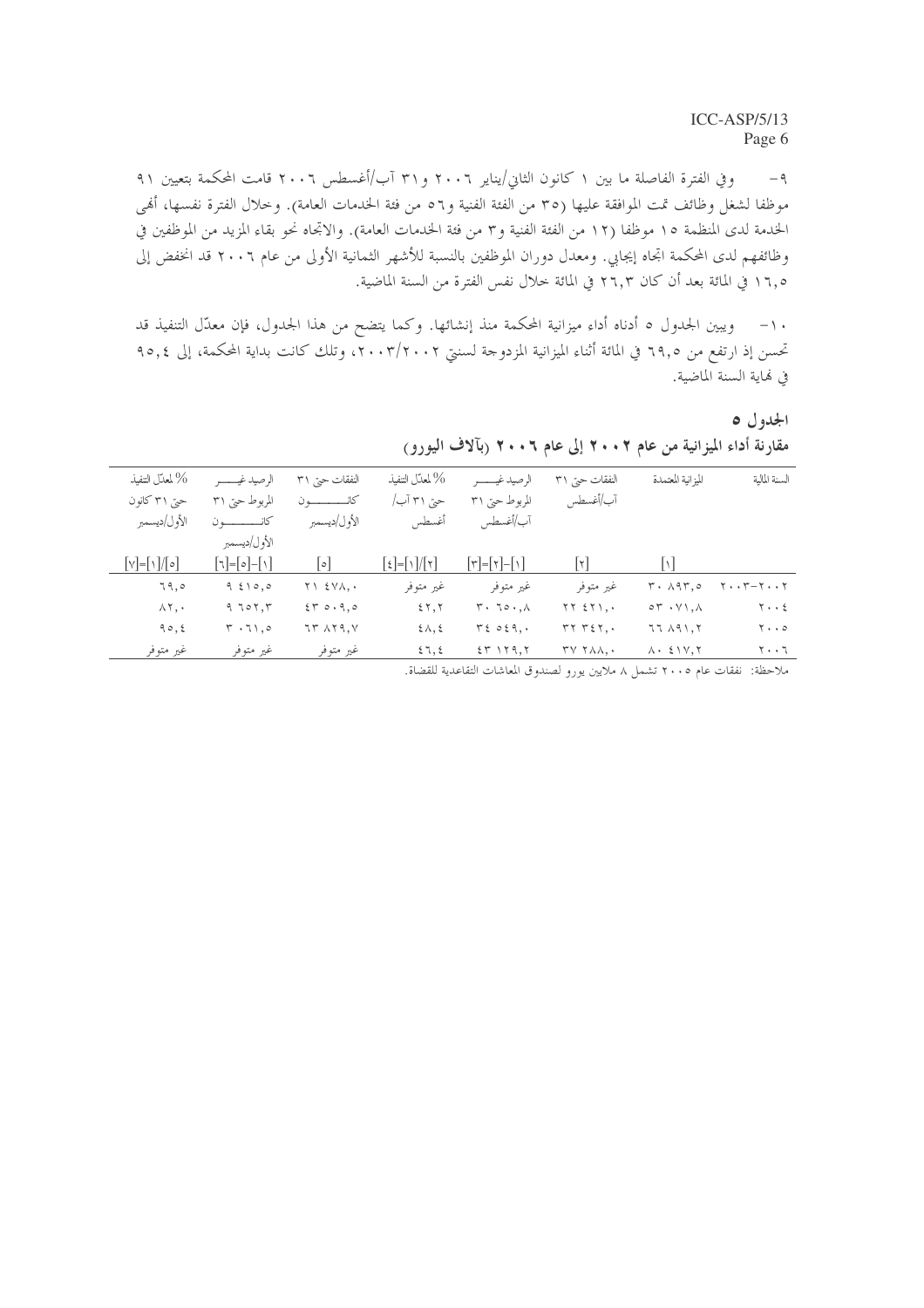المرفق

| % لمعدل التنفيذ حتى                                               | الرصيد غير المربوط                                          |                                         |                                                            |                                                |
|-------------------------------------------------------------------|-------------------------------------------------------------|-----------------------------------------|------------------------------------------------------------|------------------------------------------------|
| ۳۱ آب/أغسطس                                                       | حتی ۳۱ آب/                                                  | النفقات حتى ٣١                          | الميزانية المعتمدة                                         | بند الإنفاق                                    |
| $\mathbf{y} \cdot \mathbf{y}$                                     | أغسطس ٢٠٠٦                                                  | آب/أغسطس ٢٠٠٦                           | لعام ٦٠٠٦                                                  |                                                |
| $\lceil \xi \rceil = \lceil \frac{\xi}{\lceil \xi \rceil} \rceil$ | $ \tau $ $- \tau $ $- \eta $                                | $ \tau $                                |                                                            |                                                |
| $\circ \wedge$ , $\circ$                                          | $\lambda$ $\lambda$ $\mu$ $\lambda$ $\lambda$               | $\big\vee$ 9.2 $\vee$ , $\vee$          | $T V \wedge \circ T$                                       | القضاة                                         |
| 0, 0, 0                                                           | $1.1$ $\Gamma$ $V, 7$                                       | 1.95Y, V                                | $r$ $V \wedge \circ$ , $r$                                 | الجموع الفرعي، القضاة                          |
| $\circ \wedge$ , $\vee$                                           | 11 Y17.7                                                    | 17027.                                  | $Y \xi$ $Y \circ \Lambda$ , $T$                            | التكاليف الخاصة بالموظفين                      |
| $\land \circ \land$                                               | $YY9, V-$                                                   | $\gamma \rightarrow +, \tau$            | $\Upsilon$ $\Upsilon$ $\Lambda$ $\cdot$ , 9                | المساعدة المؤقتةالعامة                         |
| 10,7                                                              | $\mathbf{Y}$ , $\mathbf{9} \circ \mathbf{0}$                | $\mathsf{r}\wedge\mathsf{r},\mathsf{r}$ | Y 211, A                                                   | المساعدة المؤقتة للاجتماعات                    |
| $\Lambda \Upsilon, \xi$                                           | rr,7                                                        | $\lambda$ ,0                            | $\mathbf{Y} \cdot \mathbf{Y}, \mathbf{Y}$                  | العمل الإضافي                                  |
| $9 \cdot 9$                                                       | $\setminus \cdot \,, \top$                                  | $\setminus \cdot \setminus \cdot$       | $\setminus \setminus \setminus$ ,                          | الخبراء الاستشاريون                            |
| $\mathfrak{o} \mathfrak{r}$ , 9                                   | $1 r$ $1 r$ , $7$                                           | $10r$ , $r$ , $r$                       | $\Gamma \wedge \ \xi \Gamma o, \xi$                        | الجمموع الفرعي-التكاليف الخاصة بالموظفين       |
| $2\lambda, \lambda$                                               | T57,9                                                       | $TT \setminus \setminus$                | ٦٧٨,٠                                                      | السفر                                          |
| $\mathbf{r} \vee, \mathbf{0}$                                     | $r \cdot \cdot \cdot$                                       | $\wedge \wedge$ .                       | $\xi \wedge$ ,                                             | الضيافة                                        |
| 75,0                                                              | $\setminus$ $\setminus$ $\setminus$ $\setminus$ $\setminus$ | $Y \setminus 90, V$                     | $\mathbf{r}$ $\epsilon \cdot \mathbf{1}, \mathbf{r}$       | الخدمات التعاقدية بما فيها التدريب             |
| 0.5,7                                                             | ۲ ۷۱۹,۳                                                     | $r r v \cdot$ ,.                        | 0.919,5                                                    | مصروفات التشغيل العامة                         |
| $\circ \tau, \wedge$                                              | $r \circ t, \circ$                                          | 215,1                                   | ۷٦۷,٦                                                      | اللوازم والمواد                                |
| $59, \Lambda$                                                     | 079,7                                                       | $\circ \neg \circ$ , $\cdot$            | $\big\backslash \big\backslash \mathsf{t} \in \mathcal{I}$ | الأثاث والمعدّات                               |
| 07,0                                                              | $\circ$ $rr.9$                                              | 7 V9V, 9                                | $1 r + r r$ , $\lambda$                                    | الجمعوع الفرعبى-التكاليف غير المتصلة بالموظفين |
| 0.5, 5                                                            | ۰, ۱۹۱, ۱                                                   | $Y \xi + \sigma Y, \xi$                 | $225$ $7220$                                               | المجموع الخاصّ بالمحكمة                        |

الجدول ١أ: أداء الميزانية في ٢٠٠٦: استخدام الموارد حسب بند الانفاق– الميزانية الأساسية (بآلاف اليورو)

الجدول ١ب: أداء الميزانية في ٢٠٠٦: استخدام الموارد حسب بند الانفاق– الميزانية المتصلة بالحالات(بآلاف اليورو)

| % لمعدل التنفيذ حتى           | الرصيد غير المربوط                                      |                                                  |                                   |                                              |
|-------------------------------|---------------------------------------------------------|--------------------------------------------------|-----------------------------------|----------------------------------------------|
| ۳۱ آب/أغسطس                   | حتی ۳۱ آب/                                              | النفقات حتى ٣١                                   | الميز انية المعتمدة               | بند الإنفاق                                  |
| 7.7                           | أغسطس ٢٠٠٦                                              | آب/أغسطس ٢٠٠٦                                    | لعام ٢٠٠٦                         |                                              |
| $ \xi  =  \eta / \eta $       | $\lceil r \rceil = \lceil r \rceil - \lceil r \rceil$   | l ۲                                              |                                   |                                              |
| صفر                           | ضفر                                                     | ضفر                                              | صفر                               | القضاة                                       |
| صفر                           | ضفر                                                     | ضفر                                              | صفو                               | المحموع الفرعي،القضاة                        |
| $r \circ v$                   | 11901,0                                                 | 770, 7                                           | $\lambda \circ \lambda \vee, \xi$ | التكاليف الخاصة بالموظفين                    |
| 7V, 2                         | $\Upsilon$ $\Upsilon$ $\Upsilon$ $\Upsilon$ , $\Lambda$ | $Y \circ Y$ ,.                                   | Y Y Y O, A                        | المساعدة المؤقتةالعامة                       |
|                               | $\wedge, \circ -$                                       | Л, о                                             | صفر                               | المساعدة المؤقتة للاجتماعات                  |
| $\circ$ , 9                   | $\langle \cdot, \cdot \rangle$                          | ٦,٥                                              | $\cdot$ 9, $\tau$                 | العمل الإضافي                                |
| ۱ ٤ ٢ , ٨                     | $71,1-$                                                 | $\mathbf{y} \cdot \mathbf{z}, \cdot$             | 157,9                             | الخبراء الاستشاريون                          |
| $\xi$ , $\circ$               | $1r$ $1q$                                               | 9770, V                                          | rr070,8                           | الجمعوع الفرعي-التكاليف الخاصة بالموظفين     |
| $r_{\xi,7}$                   | Y \ \ \ \, \                                            | $\setminus$ $\setminus$ $\circ$ $\vee$ , $\cdot$ | $T T \xi \circ A$                 | السفر                                        |
|                               | $\cdot$ , $\tau-$                                       | $\cdot$ , $\tau$                                 | صفر                               | الضيافة                                      |
| $\mathbf{Y} \cdot \mathbf{0}$ | T9T5,0                                                  | 1.17,9                                           | 292V,2                            | الخدمات التعاقدية بما فيها التدريب           |
| $\Upsilon \Upsilon$ , 9       | $\mathbf{r}$ . $9\mathbf{v}, \mathbf{r}$                | $9Y1, \lambda$                                   | $2 \cdot 79$ ,                    | مصروفات التشغيل العامة                       |
| $\Upsilon \wedge, \wedge$     | $r \circ q, \circ$                                      | 150,7                                            | 0.5, V                            | اللوازم والمواد                              |
| ٧٨,٦                          | $\wedge \circ \wedge, \vee$                             | $0 \wedge \wedge, \vee$                          | $V\xi \cdot , \xi$                | الأثاث والمعدّات                             |
| $\mathsf{TA}, \xi$            | 9. YFA, 2                                               | 17174, 9                                         | $1 r 7 \cdot Y, r$                | الجموع الفرعي-التكاليف غير المتصلة بالموظفين |
| 47,7                          | $YY$ ard, $Y$                                           | 14.742,7                                         | Y11Y7.                            | المجموع الخاص بالمحكمة                       |
|                               |                                                         |                                                  |                                   |                                              |